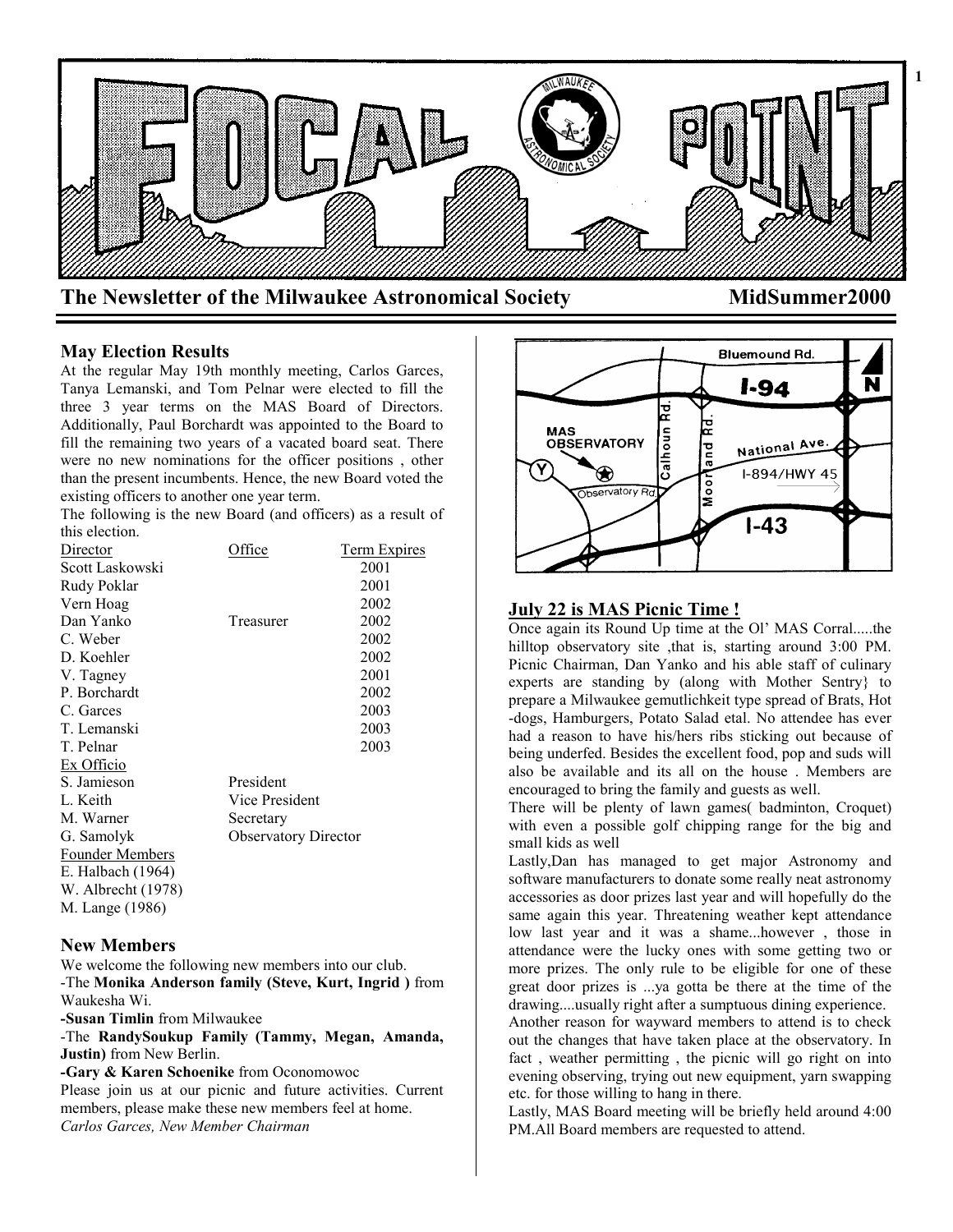# **Notes from the President**

Exciting progress has been made in the last few months. Probably the most dramatic for me has been the tremendous efforts of Bob Manske and Bruce Brinkerhoff in creating a new web page for the MAS. I have really enjoyed touring this new site and congratulate Bob and Bruce on a job well done! Take a look!

C scope and Shed were formally dedicated to the membership at the May meeting and those that have seen the facility have been very impressed. It's even carpeted! Unfortunately, we have had a number of problems come up with the mount and drives but we hope to have these resolved by the time of the picnic in July. I have quite a list of people eager to get the training and access keys and will try to get that started in late July. Please be patient, we're pedaling as fast as we can!

Most recently, we had a very productive set of cleanup days dedicated to tearing down the satellite shed. This building was in bad shape and is now down to a small pile of concrete blocks. The site should be filed in and planted by the end of August. Thanks to everyone who participated in this project.

Gerry Samolik's variable star project to interest more members in this field of research has continued to attract first efforts by some of our members, including myself. I'm not confident enough in my judgment of relative light levels yet , but plan on submitting my first results after a bit more practice. It's fun and I have the sinking feeling that its' addictive, so give it a try!

. Finally, Paul Borchart has been busy with the ST9 camera on B-scope and has taken some beautiful pictures that are now on the website. *Scott Jamieson, MAS President*

## **New Program Chairman**

**Tom Pelnar** has volunteered to take on the job as program Chairman for the MAS. Tom is an active astronomy buff who recently was elected to the Board as well, A retired teacher, Tom should do well in contacting both academia and industry types for our future speakers in related astronomy topics.

Warm thanks also go out to **Mary Ann Tagney**, who had fulfilled this roll for the last couple of years to keep a flow of interesting speakers coming to our podium.

### **Astronomy 2001 Calendars**

**3** Astronomy magazine 2001 calendars will be available for purchase starting with the MAS picnic on July 22nd. These are available to members for close to 50% off (\$7.00). These are usually snapped up so don't delay. Scoot Laskowski will be on hand with the calendars.

*Eds note: Besides buying the calendar for personal use ,I find they make excellent gifts for friends and relatives with an astronomy bent.*

# **MAS Membership Program**

**Carlos Garces** has assumed the job of **New Member Chairman** to facilitate new members joining our ranks. Carlos is a Board member, Keyholder and active astronomy observer at MAS.It is intended that Carlos can provide guidance to any new member wishing to participate in MAS activities.

**Vice President Lee Keith** has volunteered to handle the annual Fall membership renewal and be the MAS Roster source.

This approach is intended to allow closer attention to new member needs while preserving our existing member base.

## **Bits and Pieces**

\* At the June MAS Board meeting, a \$1700 expenditure was approved to purchase an SBIG programmable RGB color filter wheel for use with the ST9 CCD imaging camera.Additionally, a UBV/RI filters will be acquired as well. The continuing and expanded use of our CCD cameras has brought requests for capability to do color imaging of the many deep sky object. After the filters are acquired , watch our Web page for some of the imaging results.

\*Carlos Garces was approved as a keyholder and will be cycled into the keyholder rotation

\* C Scope (the roll-off roof ) observatory was formally dedicated at the MAS May 19 meeting. However, worm gear drive and clutch problems have delayed the member checkout until the significant problems can be resolved.

\*Two weekends of clean up have resulted in the teardown and removal of the old satellite shed behind the Quonset hut. That plus eliminating stored junk saved over the decades resulted in two large dumpsters being filled to the brim.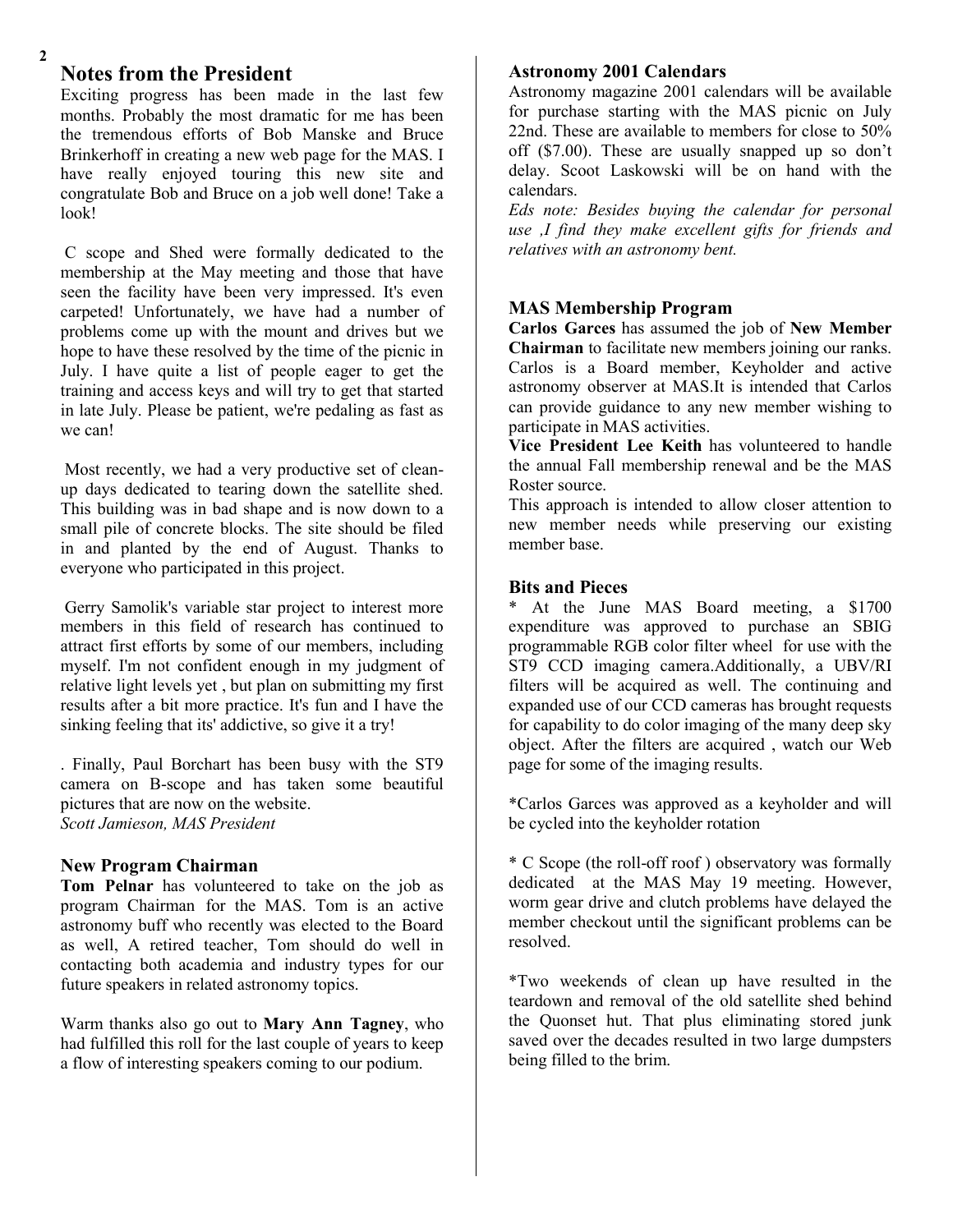# **Try our new Web Page!**

Members **Bob Manske** and **Bruce Brinkerhoff** have our new web page**:**

**www.milwaukeeastro.org** up and running in a very user friendly format and is intended to be current on club activities and schedules. It's being expanded to showcase the club's facilities, member CCD imaging of deep space objects, forthcoming observing events such as grazes and occultations that are pertinent to our area plus all the normal meeting schedules . It also provides links to some very interesting astronomy sites..With the advent of color CCD images being done by MAS members in the future, this may well be the only vehicle for showcasing the results since color laser prints for the newsletter may not be practical due to cost.

With the newsletter going to an every other month schedule, this web site becomes an important link in keeping members posted on new developments in the interim periods.The vast majority of our members have Internet access at home or at work. Others use library computers (a free public service) to gain Web access.. It behooves members to track this new site on a frequent basis.

The new web page is looking great Bob and Bruce....keep up the great work.

# **Focal Point Going Bi-Monthly**

The MAS Board voted to have the Focal Point published every other month starting with the new season in September It is intended that the coverage be complete but there may be occasions where a speaker for the off-month is not lined up at the time of publication (or other important event). An optional ,off -month postcard mailing may be used to flag out these and other events that members should be aware of in a timely manner. More importantly, the above web page will be used as an interim information source as well.

# **Mark Your Calendars for the Fall Campout**

Mark your calendars for **Sept. 29 and 30th** and plan on being there. Campout Chairman **Paul Borchardt** hopes to make it the best ever.

MAS has again reserved plenty of campsites at the Greenbush campgrounds in the Kettle Moraine State Park

More details and directions will appear in the September issue of the Focal Point. Mark it down and stay tuned.

## **Remaining Open Houses**

The following is a list of the remaining MAS open houses. These are part of the MAS public outreach program and are a source for attracting new members, as well as teaching the attendees about this universe of ours.

We need both MAS personnel to man the scopes,,parking lot.a and help answer questions. We can also use any old (within the last five years) Astronomy and Sky & Telescope Magazines that can be used as sample handouts for those who are more interested in exploring this hobby further. The remaining dates are:

August 11 Perseid Meteors September 8 Summer Milky Way

October 6 See Uranus & Neptune

# **Member Renewals go out in August**

Lee Keith will be handling the renewal of existing members and renewal applications will go in the mail during the month of August. The goal is to complete the renewal task by the end of September.

Many MAS members take advantage of the reduced subscription rates available for Astronomy and Sky and Telescope.. However, delaying renewal much past the end of September deadline could cause problems with the subscription implementation.

By definition, membership runs from September thru August.

Help Lee get this job done and on to observing!

# **A Graphic Apology**

The Editor had promised several people to print photos and CCD images in this issue. Because of the writers summer travel schedule and the lengthy proof review process with the printer's graphics people ( a week or more with up to two proof copy reviews), the graphics have been delayed until September.

The advent of the new Web page may obviate the need for much graphic capability in the Focal Point, but there still may be occasions where printouts are desired .A simpler process of printing a graphics page only, will be pursued by the Editor. New and cheaper high resolution (and fast) inkjet printers may be one approach.

*Editor*